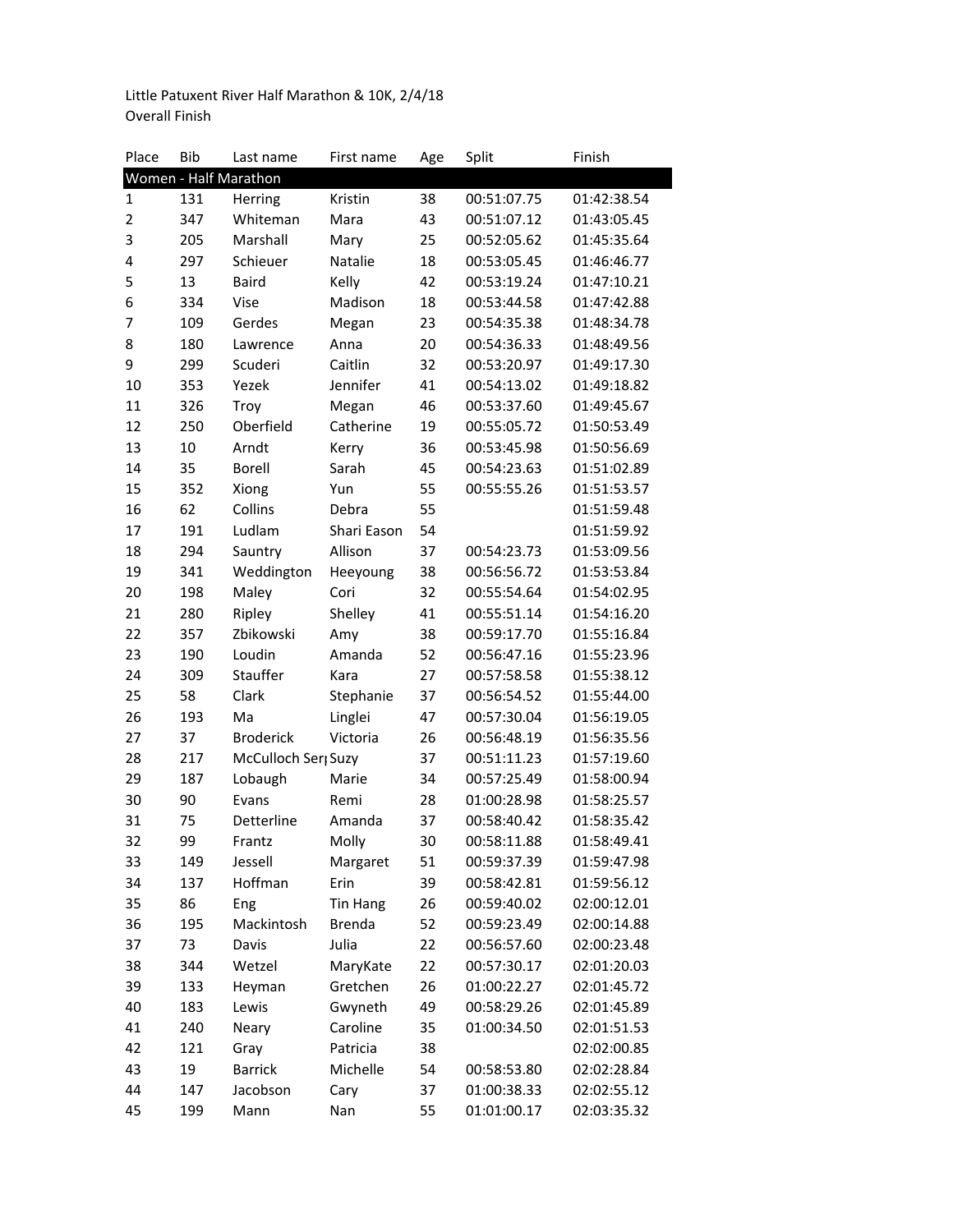| 46 | 358 | Zheng          | Yihua         | 46 | 01:01:41.07 | 02:03:38.42 |
|----|-----|----------------|---------------|----|-------------|-------------|
| 47 | 351 | Wood           | Samantha      | 27 | 01:01:21.91 | 02:04:32.88 |
| 48 | 300 | Service        | Gretchen      | 46 | 00:59:13.68 | 02:05:00.70 |
| 49 | 70  | Crump          | Danielle      | 46 | 01:02:59.60 | 02:06:19.63 |
| 50 | 32  | <b>Bokal</b>   | Carlin        | 42 | 01:01:48.03 | 02:06:27.34 |
| 51 | 91  | Ezerski        | Natasha       | 42 | 01:04:50.06 | 02:09:13.03 |
| 52 | 169 | Lapp           | Alyssa        | 25 | 01:04:00.63 | 02:09:42.88 |
| 53 | 253 | Panter         | Liz           | 37 | 01:02:28.93 | 02:10:38.99 |
| 54 | 6   | Akhtar         | Fjordia       | 16 | 01:02:49.00 | 02:10:39.60 |
| 55 | 172 | Larkin         | Mary Ellen    | 58 | 01:04:02.26 | 02:10:57.01 |
| 56 | 260 | Pennington     | Jeanine       | 42 | 01:02:09.18 | 02:11:02.75 |
| 57 | 81  | Ebling         | Amy           | 33 | 01:03:45.42 | 02:11:15.90 |
| 58 | 320 | Thurston       | Laura         | 46 | 01:02:36.84 | 02:11:39.00 |
| 59 | 157 | Kendzierski    | Amanda        | 40 | 01:02:37.68 | 02:11:40.66 |
| 60 | 182 | Levy           | Rebecca       | 27 | 01:05:02.92 | 02:12:15.76 |
| 61 | 158 | Kistler        | Melissa       | 37 | 01:04:05.96 | 02:12:21.92 |
| 62 | 146 | Jacob          | Mary          | 38 | 01:02:09.65 | 02:13:14.22 |
| 63 | 145 | lyer           | Pam           | 62 | 01:05:06.60 | 02:14:26.04 |
| 64 | 323 | Tobul          | Rachel        | 50 | 01:06:11.85 | 02:15:11.78 |
| 65 | 29  | Blickenstaff   | Karen         | 38 | 01:05:53.97 | 02:15:28.21 |
| 66 | 290 | Ruiz           | Pamela        | 41 | 01:03:52.64 | 02:15:32.73 |
| 67 | 100 | Gallagher      | Amy           | 43 | 01:08:15.62 | 02:16:06.03 |
| 68 | 340 | Walton         | Erin          | 35 | 01:07:22.70 | 02:16:12.50 |
| 69 | 167 | Lalli          | Donna         | 44 | 01:07:20.38 | 02:16:30.77 |
| 70 | 105 | Geernaert      | Pamela        | 50 | 01:07:20.04 | 02:16:30.92 |
| 71 | 20  | <b>Batkin</b>  | Gabrielle     | 45 | 01:05:31.07 | 02:16:43.96 |
| 72 | 244 | Niland         | Mary          | 52 | 01:07:50.27 | 02:17:18.57 |
| 73 | 120 | Graham         | Ann           | 28 | 01:05:55.66 | 02:17:33.98 |
| 74 | 47  | Calhoun        | Jill          | 49 | 01:05:32.32 | 02:17:38.92 |
| 75 | 361 | Zifcak         | Elizabeth     | 46 | 01:09:27.67 | 02:18:08.33 |
| 76 | 234 | Moore          | Tammie        | 40 | 01:08:09.77 | 02:19:59.06 |
| 77 | 97  | Flanagan       | <b>Brune</b>  | 54 | 01:09:41.57 | 02:20:07.22 |
| 78 | 252 | Orosz          | Sarah         | 32 | 01:10:51.11 | 02:20:19.30 |
| 79 | 335 | Vu             | Khanh         | 25 | 01:06:22.00 | 02:20:29.96 |
| 80 | 153 | <b>JUSTSEN</b> | <b>DANICA</b> | 32 | 01:04:44.31 | 02:20:39.67 |
| 81 | 248 | Noor           | Ameenah       | 14 | 01:09:07.66 | 02:20:42.13 |
| 82 | 5   | Aguado         | Ana           | 33 | 01:09:44.12 | 02:20:46.91 |
| 83 | 110 | Giangrandi     | Lorraine      | 45 | 01:08:59.74 | 02:21:31.29 |
| 84 | 42  | Bupp           | Gloria        | 28 | 01:08:55.55 | 02:21:39.79 |
| 85 | 36  | <b>Bowers</b>  | Cigi          | 31 | 01:14:20.66 | 02:21:41.78 |
| 86 | 3   | Abdullah       | Zainab        | 32 | 01:09:07.11 | 02:21:54.61 |
| 87 | 247 | Nipper         | Rebecca       | 37 | 01:08:52.26 | 02:21:59.65 |
| 88 | 345 | Whieldon       | Gwyneth       | 34 | 01:08:32.05 | 02:22:31.97 |
| 89 | 196 | Mager          | Maria         | 53 | 01:10:09.44 | 02:23:50.18 |
| 90 | 222 | Mckenna        | Evelyn        | 53 | 01:11:06.63 | 02:23:54.51 |
| 91 | 354 | Ynacay         | Shai-Lin      | 35 | 01:15:30.38 | 02:24:46.89 |
| 92 | 132 | Hesla          | Kirsten       | 29 | 01:11:01.38 | 02:24:53.76 |
| 93 | 25  | <b>Bierce</b>  | Hillary       | 44 | 01:10:15.67 | 02:24:54.18 |
| 94 | 332 | Viands         | Kelly         | 39 | 01:11:17.24 | 02:25:05.16 |
| 95 | 192 | Luther         | Kathleen      | 42 | 01:12:05.14 | 02:25:21.48 |
|    |     |                |               |    |             |             |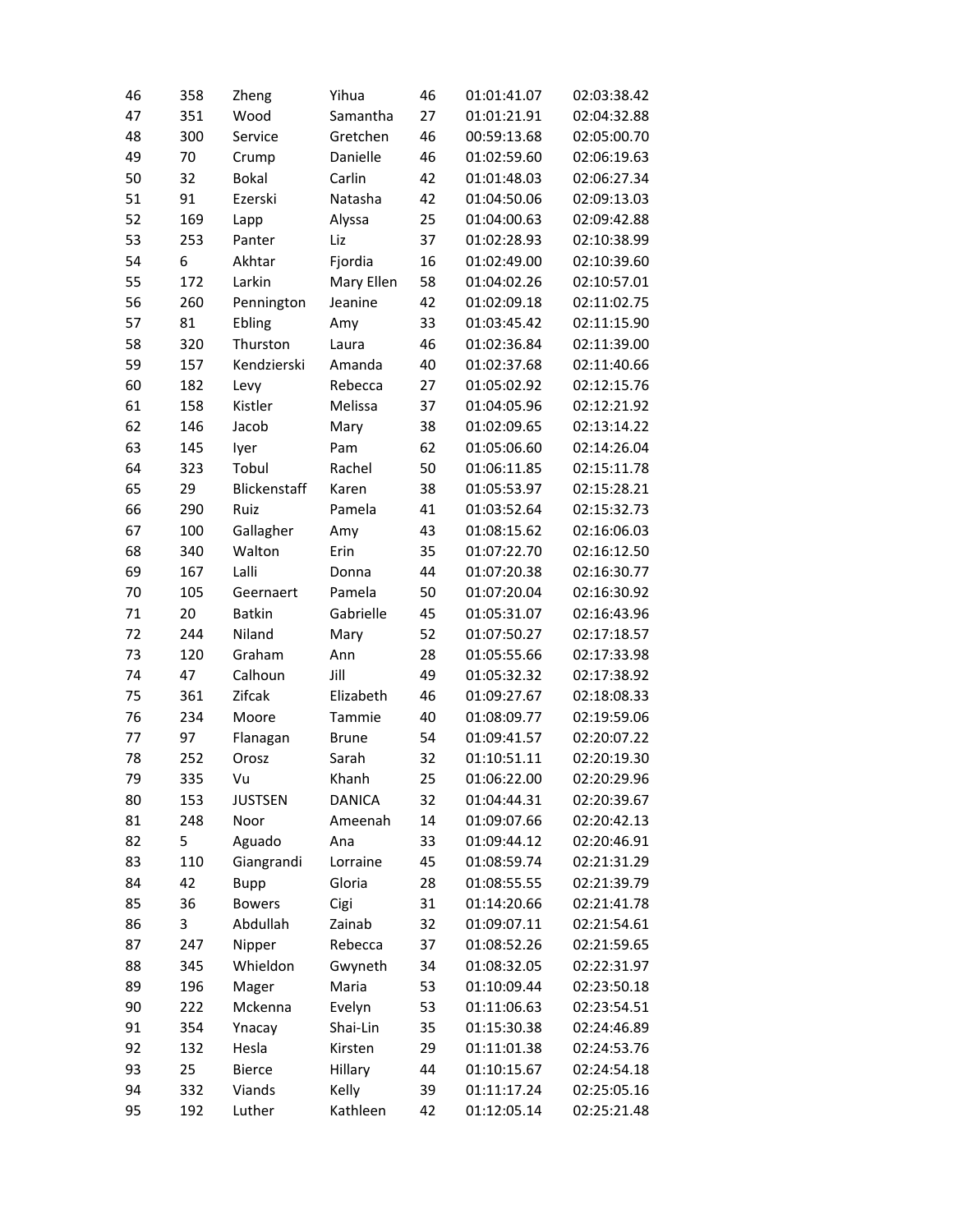| 96  | 301 | Setyawan             | Liani          | 46 | 01:11:43.30 | 02:25:52.16 |
|-----|-----|----------------------|----------------|----|-------------|-------------|
| 97  | 178 | Laur                 | Kerstin        | 41 | 01:13:37.85 | 02:27:18.81 |
| 98  | 168 | Lang                 | Carrie         | 60 | 01:17:40.10 | 02:27:35.88 |
| 99  | 285 | Robinson             | Shalita        | 39 | 01:06:26.60 | 02:27:49.80 |
| 100 | 288 | Rosenblatt           | Rachel         | 48 | 01:10:39.68 | 02:28:53.32 |
| 101 | 237 | Moutinho             | Deborah        | 46 | 01:11:14.21 | 02:29:22.46 |
| 102 | 152 | Jones                | Gail           | 57 | 01:13:44.77 | 02:30:09.06 |
| 103 | 127 | Hayes                | Angela         | 47 | 01:14:55.70 | 02:30:31.53 |
| 104 | 303 | Silvestri            | Kathryn        | 37 | 01:13:39.07 | 02:30:34.99 |
| 105 | 230 | Mish                 | Lara           | 45 | 01:14:20.25 | 02:31:31.50 |
| 106 | 277 | Richardson           | Roni           | 45 | 01:16:44.69 | 02:32:17.12 |
| 107 | 258 | Pawlowicz            | Erin           | 25 | 01:12:03.86 | 02:32:25.00 |
| 108 | 134 | <b>Higgins</b>       | Rebecca        | 33 | 01:12:53.46 | 02:32:48.74 |
| 109 | 189 | Logsdon              | Pamela         | 31 | 01:12:52.38 | 02:32:55.87 |
| 110 | 342 | Welch                | Lindsey        | 41 | 01:17:26.16 | 02:33:06.56 |
| 111 | 233 | Moody                | <b>Bridget</b> | 38 | 01:17:25.88 | 02:33:06.73 |
| 112 | 33  | Bolton               | Gretchen       | 72 | 01:14:31.22 | 02:33:25.05 |
| 113 | 197 | Malcolm              | Allison        | 47 | 01:14:38.32 | 02:33:31.61 |
| 114 | 126 | Harvey               | Christina      | 34 | 01:16:43.52 | 02:34:39.14 |
| 115 | 68  | Crain                | Cheryl         | 54 | 01:14:29.37 | 02:36:20.02 |
| 116 | 287 | ROSENBAUM            | <b>SHANI</b>   | 37 | 01:17:55.41 | 02:37:11.36 |
| 117 | 271 | Radavich             | Anne           | 35 | 01:14:00.79 | 02:37:11.59 |
| 118 | 322 | Tindale              | Melanie        | 41 | 01:15:20.73 | 02:37:21.59 |
| 119 | 7   | Ames                 | Amy            | 32 | 01:15:53.43 | 02:37:50.53 |
| 120 | 177 | Laughman             | Shandra        | 38 | 01:16:26.08 | 02:37:57.45 |
| 121 | 215 | McConnaughy Brittany |                | 30 | 01:16:27.18 | 02:37:58.10 |
| 122 | 204 | Marriner             | Meg            | 29 | 01:20:27.14 | 02:38:13.97 |
| 123 | 311 | Stotler              | Stephanie      | 35 | 01:14:25.80 | 02:38:15.74 |
| 124 | 355 | Zanetti              | Krista         | 46 | 01:20:19.15 | 02:38:31.10 |
| 125 | 159 | Klima                | Victoria       | 32 | 01:19:22.65 | 02:38:59.51 |
| 126 | 63  | Cooley               | Dorothy        | 56 | 01:20:23.69 | 02:39:04.53 |
| 127 | 98  | Flanagan             | Holly          | 51 | 01:15:03.99 | 02:40:35.66 |
| 128 | 314 | Swiatek              | Jennifer       | 37 | 01:18:28.99 | 02:41:01.77 |
| 129 | 278 | rill                 | genice         | 44 | 01:18:35.89 | 02:41:32.63 |
| 130 | 315 | Symonds              | <b>Theresa</b> | 50 | 01:19:05.93 | 02:43:29.98 |
| 131 | 128 | Hendren              | Lindsey        | 33 | 01:17:48.23 | 02:44:14.71 |
| 132 | 239 | Murphy               | Susan D        | 46 | 01:19:10.20 | 02:44:54.14 |
| 133 | 41  | Buhrman              | Kim            | 42 | 01:21:02.62 | 02:46:41.15 |
| 134 | 356 | Zanni                | Jennifer       | 44 | 01:21:01.73 | 02:46:41.43 |
| 135 | 249 | Nowak                | Kristine       | 60 | 01:25:10.81 | 02:47:04.86 |
| 136 | 84  | Ehman                | Sarah          | 35 | 01:16:46.11 | 02:47:12.97 |
| 137 | 8   | Anderson             | Nichelle       | 31 | 01:18:59.97 | 02:47:15.75 |
| 138 | 207 | Martin               | Leigh          | 33 | 01:21:07.52 | 02:47:17.93 |
| 139 | 176 | Laughman             | Christine      | 31 | 01:26:50.72 | 02:48:30.40 |
| 140 | 142 | Hurley               | Catherine      | 59 | 01:21:17.17 | 02:49:17.91 |
| 141 | 359 | Zhu                  | Danielle       | 40 | 01:23:15.25 | 02:52:03.64 |
| 142 | 136 | Hoffman              | Cayce          | 31 | 01:30:55.41 | 02:55:39.73 |
| 143 | 12  | Bahen                | Shanna         | 37 | 01:25:10.43 | 02:55:57.34 |
| 144 | 261 | Perzinski            | Allison        | 35 | 01:22:10.58 | 02:56:09.33 |
| 145 | 232 | Mobley               | Sherry         | 46 | 01:27:18.18 | 02:56:36.31 |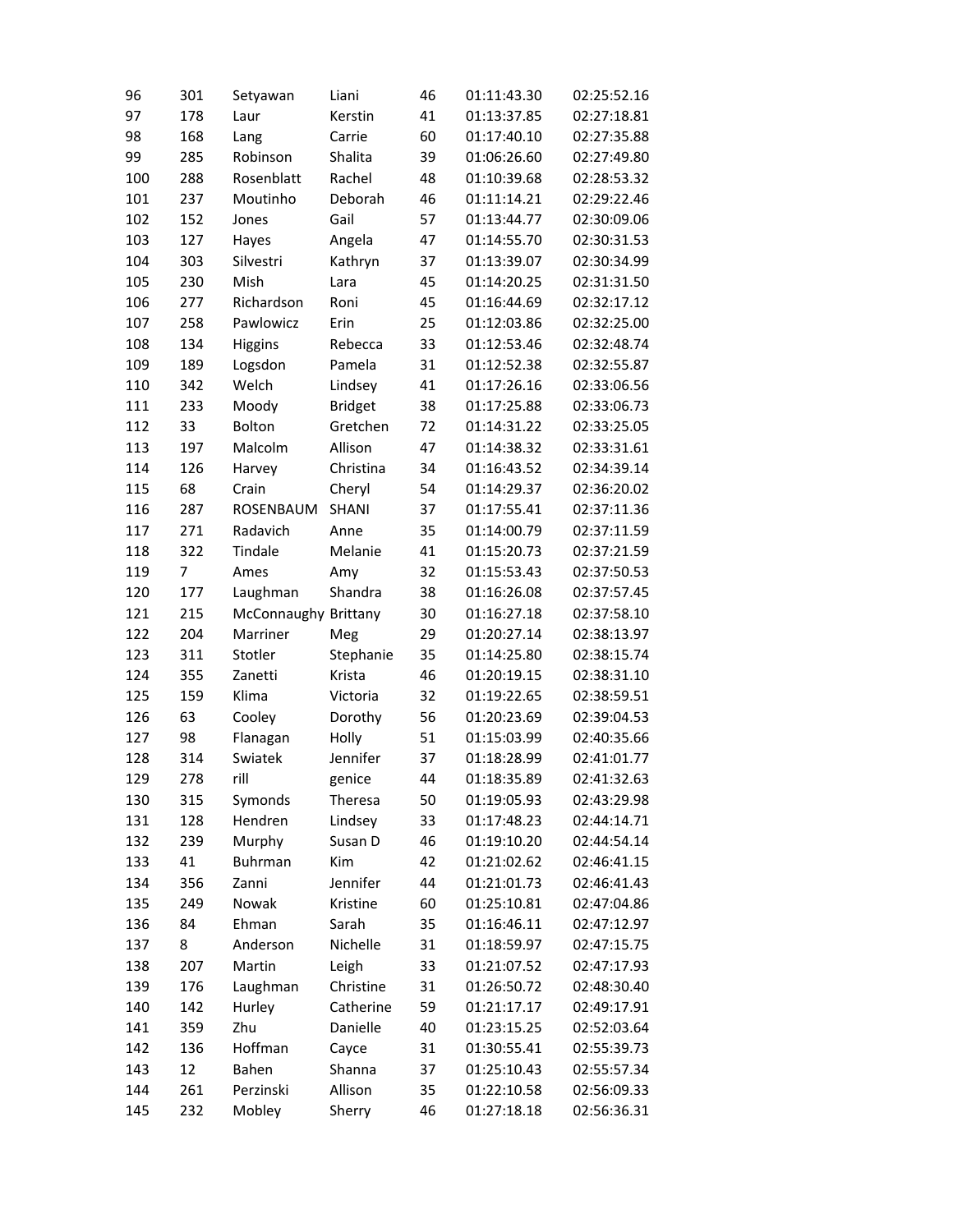| 146 | 228 | Miller           | Amy            | 37 | 01:25:28.81 | 02:56:51.78 |
|-----|-----|------------------|----------------|----|-------------|-------------|
| 147 | 214 | McArthur         | Monica         | 39 | 01:21:17.88 | 02:57:40.30 |
| 148 | 350 | Wilson           | Kelly          | 40 | 01:25:15.33 | 02:57:44.56 |
| 149 | 57  | Clark            | Andrea         | 44 | 01:21:26.95 | 02:58:47.35 |
| 150 | 255 | Papillo          | Angela         | 53 | 01:24:45.47 | 02:59:17.48 |
| 151 | 61  | Cole             | Tina           | 48 | 01:24:47.55 | 02:59:58.92 |
| 152 | 264 | Petrosky         | Jenna          | 40 | 01:28:31.38 | 03:05:54.71 |
| 153 | 236 | Mosier           | <b>Barbara</b> | 34 | 01:32:15.99 | 03:10:44.54 |
| 154 | 28  | <b>Blackmore</b> | Johanna        | 57 | 01:32:16.24 | 03:10:45.12 |
| 155 | 319 | thompson         | kadesha        | 44 | 01:31:54.60 | 03:11:44.42 |
| 156 | 89  | Eutsey           | Amy            | 51 | 01:31:11.47 | 03:11:45.23 |
| 157 | 17  | Baron            | Cherie         | 46 | 01:31:11.61 | 03:11:45.54 |
| 158 | 83  | Echiverri        | Janet          | 53 | 01:29:53.27 | 03:12:27.82 |
| 159 | 122 | Groft            | Djan           | 50 | 01:34:03.83 | 03:12:30.84 |
| 160 | 14  | Baker            | Liz            | 50 | 01:34:04.23 | 03:12:31.99 |
| 161 | 251 | Orem             | Lauren         | 24 | 01:29:18.71 | 03:14:14.67 |
| 162 | 9   | Antunes          | Anelise        | 46 | 01:33:53.31 | 03:17:22.09 |
| 163 | 338 | Walker           | Yvonne         | 66 | 01:31:01.25 | 03:18:29.11 |
| 164 | 119 | Graber           | Christina      | 36 | 01:30:26.45 | 03:24:52.08 |
| 165 | 210 | Matelock         | Arleen         | 59 | 01:43:04.33 | 03:31:55.10 |
| 166 | 208 | Martinek         | Rebecca        | 39 | 01:43:54.64 | 03:38:45.55 |
| 167 | 256 | Pauly            | Rebecca        | 27 | 01:01:39.06 |             |

| Men - Half Marathon |            |                |               |     |             |             |
|---------------------|------------|----------------|---------------|-----|-------------|-------------|
| Place               | <b>Bib</b> | Last name      | First name    | Age | Split       | Finish      |
| 1                   | 45         | <b>Butchko</b> | Daniel        | 19  | 00:43:05.54 | 01:24:03.36 |
| $\overline{2}$      | 269        | Pocol          | Juan          | 34  | 00:43:20.12 | 01:26:12.88 |
| 3                   | 307        | Spencer        | Jeffrey       | 43  | 00:43:50.16 | 01:27:03.87 |
| 4                   | 123        | Grossi         | <b>Nick</b>   | 37  | 00:43:22.35 | 01:27:40.32 |
| 5                   | 39         | <b>Brun</b>    | John          | 26  | 00:44:28.01 | 01:28:54.17 |
| 6                   | 318        | thomas         | logan         | 16  | 00:43:39.74 | 01:30:38.15 |
| $\overline{7}$      | 263        | Peterson       | Elisha        | 37  | 00:43:52.66 | 01:31:15.51 |
| 8                   | 276        | Reinhardt      | Richard       | 39  | 00:44:20.54 | 01:31:38.66 |
| 9                   | 317        | thomas         | darek         | 47  | 00:44:11.95 | 01:31:46.15 |
| 10                  | 113        | Gilmore        | James         | 47  | 00:45:47.89 | 01:32:07.50 |
| 11                  | 106        | Geisler        | Michael       | 45  | 00:46:23.40 | 01:34:22.55 |
| 12                  | 23         | Berger         | Jeffrey       | 40  | 00:45:49.94 | 01:34:26.97 |
| 13                  | 225        | <b>MEENA</b>   | <b>LOKESH</b> | 30  | 00:46:59.71 | 01:35:27.05 |
| 14                  | 154        | Kacor          | Matt          | 23  | 00:49:13.94 | 01:35:57.20 |
| 15                  | 281        | Ripley         | Stephen       | 46  | 00:48:30.61 | 01:37:44.53 |
| 16                  | 325        | Traub          | Greg          | 47  | 00:49:20.99 | 01:39:40.12 |
| 17                  | 11         | <b>Baek</b>    | David         | 42  | 00:48:38.73 | 01:40:11.00 |
| 18                  | 95         | Ferrara        | Steven        | 34  | 00:49:41.40 | 01:41:25.51 |
| 19                  | 295        | Scaroni        | Jason         | 38  | 00:49:27.66 | 01:42:22.04 |
| 20                  | 241        | Neary          | Joseph        | 36  | 00:50:17.11 | 01:42:24.37 |
| 21                  | 150        | Johnson        | Corby         | 35  | 00:49:58.13 | 01:42:41.46 |
| 22                  | 289        | Rubino         | Tony          | 43  | 00:51:19.50 | 01:42:55.70 |
| 23                  | 53         | Cawood         | Robert        | 49  | 00:50:25.89 | 01:43:05.91 |
| 24                  | 283        | Roa            | Robert        | 40  | 00:48:50.98 | 01:43:47.39 |
| 25                  | 188        | Logie          | Sean          | 38  | 00:49:49.46 | 01:44:44.53 |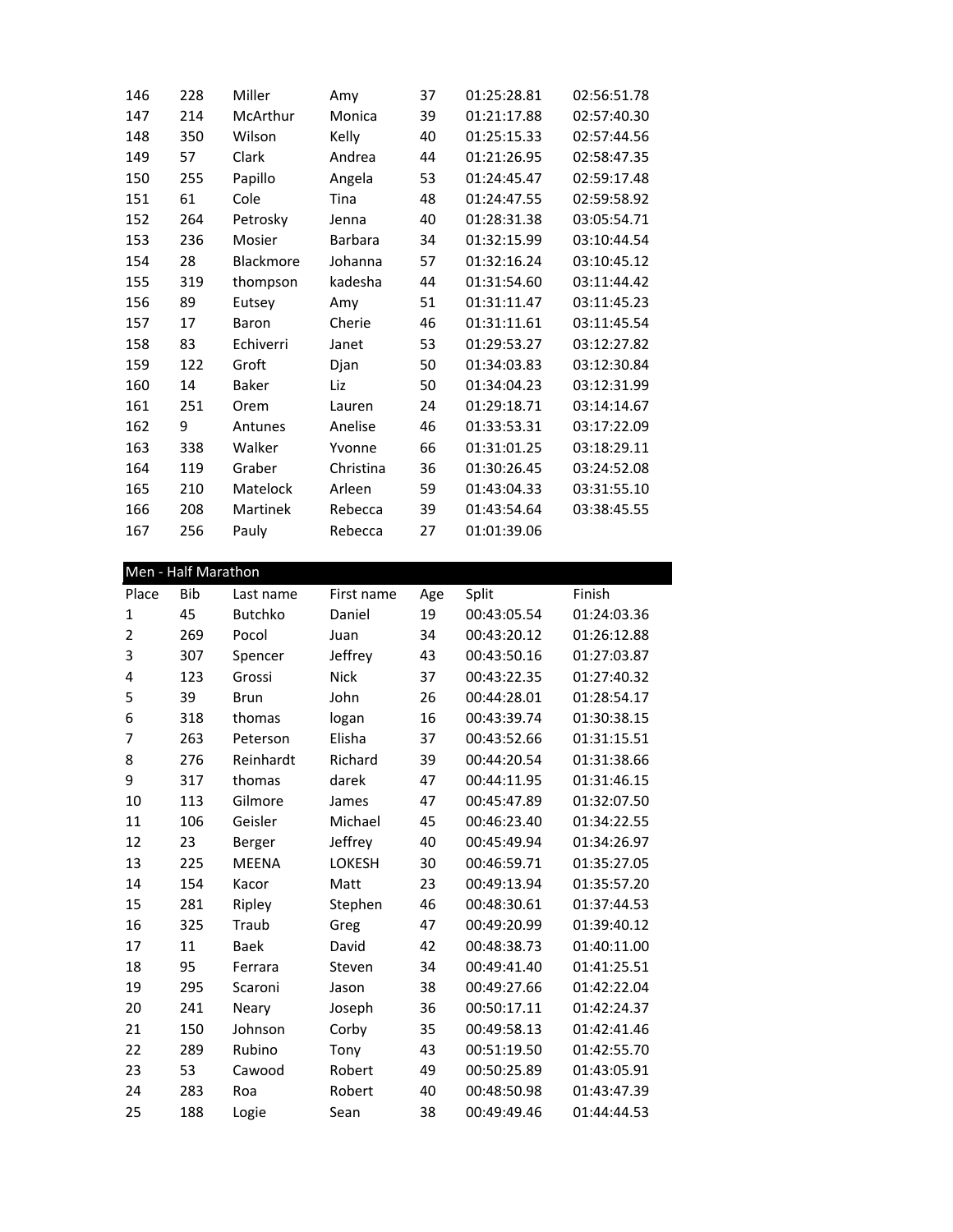| 26 | 304          | Singh          | Rahul        | 22 | 00:52:04.87 | 01:44:51.36 |
|----|--------------|----------------|--------------|----|-------------|-------------|
| 27 | 246          | Nipper         | Joshua       | 39 | 00:50:20.08 | 01:45:10.18 |
| 28 | 15           | Baker          | Scott        | 33 | 00:52:42.94 | 01:46:22.66 |
| 29 | 272          | Raimist        | Evan         | 23 | 00:53:08.26 | 01:46:47.97 |
| 30 | 328          | vasquez        | daniel       | 54 | 00:51:51.96 | 01:46:51.97 |
| 31 | 72           | Darcy          | Pete         | 48 | 00:52:59.47 | 01:47:10.22 |
| 32 | 184          | Li             | Feng         | 46 | 00:52:47.49 | 01:48:14.10 |
| 33 | 103          | Gardner        | Michael      | 36 | 00:54:33.29 | 01:49:15.61 |
| 34 | 362          | Chadwick       | Jack         | 42 | 00:53:32.18 | 01:49:20.96 |
| 35 | 118          | Goldblatt      | Scott        | 43 | 00:54:17.95 | 01:49:54.12 |
| 36 | 52           | Caulfield      | Christopher  | 29 | 00:53:19.38 | 01:50:18.18 |
| 37 | 111          | Gibbs          | Alden        | 52 | 00:52:38.67 | 01:50:21.82 |
| 38 | 164          | Kunak          | Kevin        | 38 | 00:55:17.89 | 01:53:19.44 |
| 39 | 129          | Hepp           | Michael      | 27 | 00:56:17.05 | 01:53:29.58 |
| 40 | 4            | Agnew          | Pen          | 25 | 00:53:41.43 | 01:53:39.95 |
| 41 | 343          | Wensus         | Joseph       | 35 | 00:56:01.11 | 01:53:44.06 |
| 42 | 296          | Schenning      | Ryan         | 26 | 00:54:52.84 | 01:53:53.85 |
| 43 | 339          | Walsh          | Stephen      | 30 | 00:55:52.78 | 01:54:00.76 |
| 44 | 265          | Petsch         | Kerry        | 53 | 00:55:11.07 | 01:54:14.03 |
| 45 | 235          | Moran          | William      | 28 | 00:54:54.63 | 01:54:27.80 |
| 46 | 254          | Pantleo        | Eric         | 27 | 00:56:17.60 | 01:55:18.00 |
| 47 | 223          | McQuarrie      | Michael      | 36 | 00:58:53.09 | 01:57:25.84 |
| 48 | 302          | Shirole        | Mahesh       | 27 | 00:58:23.73 | 01:57:36.36 |
| 49 | 92           | Fao            | Sean         | 38 | 00:56:53.77 | 01:57:52.56 |
| 50 | 238          | Mulindwa       | Alan         | 45 | 00:56:16.40 | 01:57:56.95 |
| 51 | 138          | Holbrook       | Michael      | 51 | 01:01:15.00 | 01:58:17.05 |
| 52 | 156          | Kaufmann       | Jim          | 45 | 01:00:14.98 | 02:00:32.74 |
| 53 | 94           | Feidelseit     | Larry        | 51 | 01:00:10.05 | 02:00:58.02 |
| 54 | 242          | Nercessian     | Greg         | 40 | 00:58:38.47 | 02:01:18.01 |
| 55 | 292          | <b>RUSSELL</b> | <b>RON</b>   | 53 | 00:58:57.04 | 02:01:46.15 |
| 56 | 140          | Holt           | <b>Brian</b> | 48 | 00:59:44.46 | 02:02:12.59 |
| 57 | 79           | Dollins        | Richard      | 61 | 00:59:35.84 | 02:03:20.66 |
| 58 | 170          | Lapp           | David        | 50 | 01:04:01.57 | 02:03:26.88 |
| 59 | 108          | Gencavage      | Jeremy       | 26 | 00:55:46.17 | 02:03:39.34 |
| 60 | 130          | Herpst         | Tanner       | 31 | 00:59:54.40 | 02:03:55.03 |
| 61 | 88           | Epler          | Tristan      | 15 | 01:01:56.00 | 02:03:57.81 |
| 62 | $\mathbf{1}$ | Albrecht       | Coed Team    | 46 | 01:03:57.21 | 02:04:13.23 |
| 63 | 209          | Martinez       | Ivan         | 44 | 00:59:33.20 | 02:05:00.59 |
| 64 | 219          | McKee          | Clint        | 30 | 01:02:58.97 | 02:05:20.77 |
| 65 | 279          | Ringer         | Tommy        | 46 | 01:00:09.28 | 02:05:42.03 |
| 66 | 200          | Mann           | Stephan      | 62 | 01:01:46.26 | 02:05:45.36 |
| 67 | 268          | Pinti          | Phil         | 35 | 00:59:52.19 | 02:05:56.44 |
| 68 | 308          | Spigler        | Michael      | 41 | 01:00:09.47 | 02:06:35.87 |
| 69 | 16           | balant         | Eni          | 55 | 01:02:29.51 | 02:06:41.37 |
| 70 | 77           | Dicus          | Andrew       | 45 | 01:03:23.42 | 02:07:16.69 |
| 71 | 231          | Moats          | Francis      | 34 | 01:00:01.03 | 02:07:54.95 |
| 72 | 49           | Campbell       | Kevin        | 52 | 01:00:26.59 | 02:08:40.77 |
| 73 | 201          | Mansori        | Hasan        | 38 | 01:04:23.11 | 02:08:58.26 |
| 74 | 181          | Lawson         | Jeff         | 41 | 01:04:36.92 | 02:09:14.06 |
| 75 | 175          | Lash           | Mark         | 55 | 00:59:51.46 | 02:09:40.82 |
|    |              |                |              |    |             |             |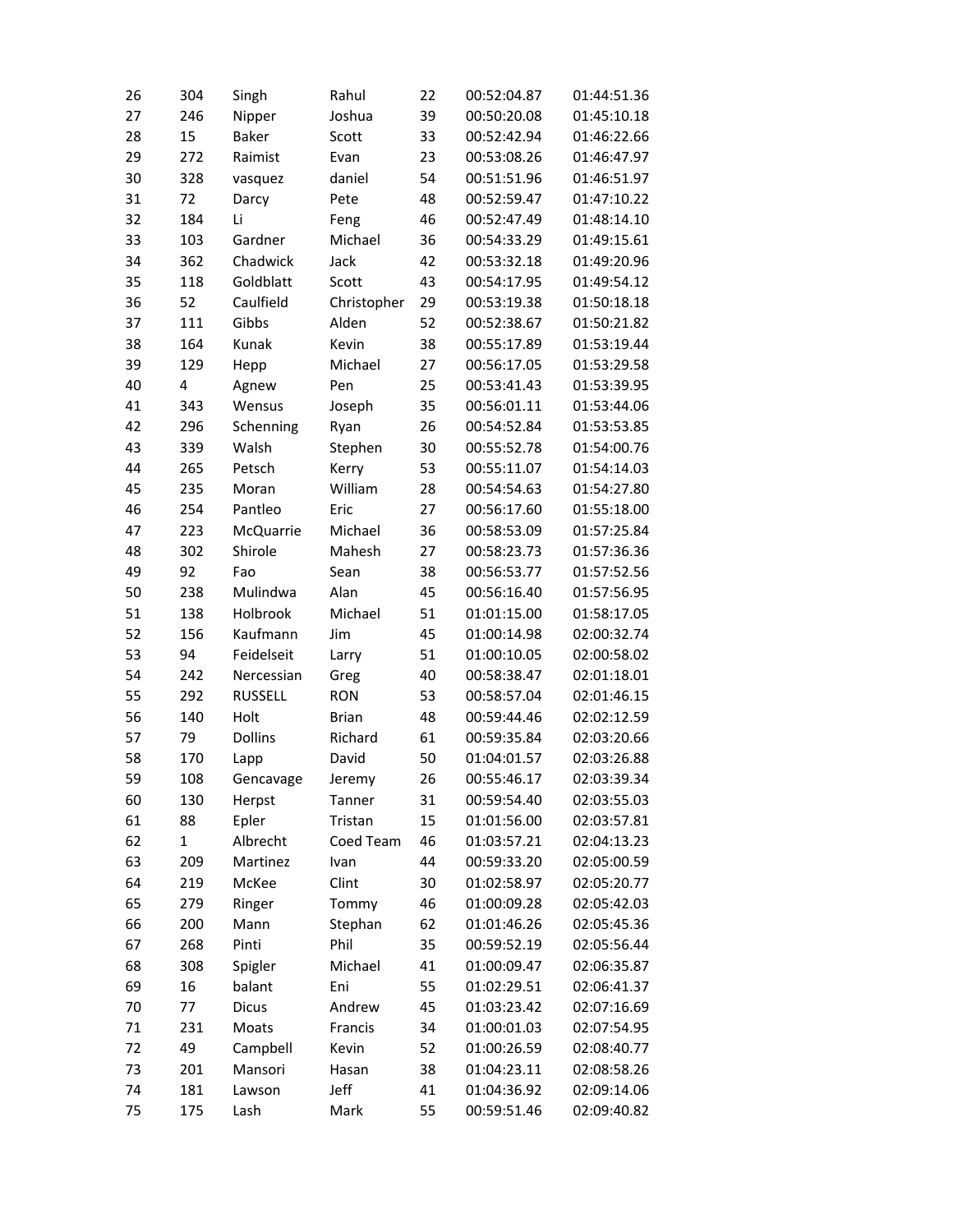| 76  | 337 | walker                   | brian            | 51 | 01:02:08.45 | 02:10:26.52 |
|-----|-----|--------------------------|------------------|----|-------------|-------------|
| 77  | 64  | Cooper                   | Dennis           | 50 | 01:04:52.41 | 02:11:19.56 |
| 78  | 30  | Bloyer                   | Kelly            | 50 | 01:07:05.77 | 02:13:42.80 |
| 79  | 298 | Schupak                  | David            | 29 | 01:00:29.05 | 02:14:27.10 |
| 80  | 76  | Devereux                 | Erik             | 54 | 01:03:08.20 | 02:14:28.19 |
| 81  | 87  | Epler                    | Chad             | 44 | 01:06:51.93 | 02:14:55.87 |
| 82  | 324 | Tobul                    | Robert           | 48 | 01:06:12.87 | 02:15:12.20 |
| 83  | 60  | Coffin                   | Steven           | 56 | 01:04:49.85 | 02:15:20.66 |
| 84  | 101 | Gallagher                | Ryan             | 42 | 01:08:14.67 | 02:16:05.42 |
| 85  | 102 | Gardinier                | <b>Bruce</b>     | 50 | 01:06:57.79 | 02:16:17.36 |
| 86  | 125 | Haque                    | Md               | 34 | 01:07:37.15 | 02:20:40.94 |
| 87  | 74  | Decker                   | <b>Brady</b>     | 44 | 01:07:51.64 | 02:20:59.60 |
| 88  | 360 | Ziemski                  | Frank            | 59 | 01:07:50.55 | 02:21:06.44 |
| 89  | 40  | <b>Brunner</b>           | Joshua           | 42 | 01:15:42.06 | 02:21:21.74 |
| 90  | 107 | Gelinas                  | Michael          | 36 | 01:09:52.60 | 02:21:52.13 |
| 91  | 144 | lyer                     | Hari             | 68 | 01:11:18.21 | 02:23:48.98 |
| 92  | 112 | Gill                     | Michael          | 30 | 01:11:01.84 | 02:24:53.82 |
| 93  | 305 | Smith                    | Andrew           | 35 | 01:11:13.82 | 02:25:12.71 |
| 94  | 43  | <b>Burchfield</b>        | Ryan             | 32 | 01:05:55.76 | 02:26:01.52 |
| 95  | 179 | Laur                     | Nelson           | 45 | 01:13:37.10 | 02:27:18.68 |
| 96  | 266 | pharris-ciurej           | nikolas          | 41 | 01:10:38.79 | 02:28:01.13 |
| 97  | 229 | Minsk                    | Jared            | 42 | 01:11:08.39 | 02:29:58.90 |
| 98  | 65  | Cooper                   | Peter            | 58 | 01:14:21.98 | 02:30:31.26 |
| 99  | 270 | Powers                   | Matthew          | 27 | 01:16:38.30 | 02:32:11.46 |
| 100 | 257 | Pawlowicz                | David            | 26 | 01:11:49.04 | 02:32:24.59 |
| 101 | 291 | Ruppel                   | Kevin            | 53 | 01:14:28.77 | 02:33:24.31 |
| 102 | 151 | Johnson                  | Todd             | 53 | 01:15:30.92 | 02:35:12.57 |
| 103 | 186 | Llanso                   | David            | 23 | 01:00:20.89 | 02:38:04.01 |
| 104 | 141 | Hopkins                  | David            | 49 | 01:18:27.93 | 02:41:02.14 |
| 105 | 274 | Rapp                     | Robert           | 51 | 01:17:14.55 | 02:42:53.69 |
| 106 | 206 | Martin                   | Jason            | 40 | 01:20:05.39 | 02:46:45.77 |
| 107 | 312 | SUBRAMANIAI ARUNKUMAR 39 |                  |    | 01:20:28.96 | 02:53:21.37 |
| 108 | 262 | Perzinski                | Matthew          | 37 | 01:33:58.47 | 02:57:19.25 |
| 109 | 50  | Campbell                 | Noah             | 25 | 01:30:17.24 | 03:02:41.62 |
| 110 | 310 | Stegman                  | Matt             | 32 | 01:26:33.64 | 03:06:43.62 |
| 111 | 143 | Isaac                    | Darnell          | 32 | 01:17:14.15 | 03:11:06.69 |
| 112 | 82  | Echiverri                | Carlo Martini 53 |    | 01:30:30.21 | 03:25:25.10 |
| 113 | 24  | Beyerlein                | Robert           | 59 | 01:39:27.85 | 03:25:40.39 |
|     |     |                          |                  |    |             |             |

| Women - 10K |     |                  |                 |    |             |
|-------------|-----|------------------|-----------------|----|-------------|
| 1           | 411 | Caporaletti      | Stephanie       | 36 | 00:45:52.01 |
| 2           | 782 | Machniak         | Mary            | 19 | 00:47:18.33 |
| 3           | 416 | Cataldi          | Ginny           | 43 | 00:48:53.78 |
| 4           | 436 | Cooper           | Marie Theres 41 |    | 00:49:15.19 |
| 5           | 705 | Simpson          | Maureen         | 35 | 00:50:04.10 |
| 6           | 601 | McCullough       | Kerry           | 33 | 00:50:58.82 |
| 7           | 661 | Plitt            | Jennifer        | 41 | 00:52:14.65 |
| 8           | 383 | <b>Berkowitz</b> | Ayelet          | 19 | 00:52:55.47 |
| 9           | 490 | Gayle            | <b>Deborah</b>  | 40 | 00:53:21.31 |
| 10          | 671 | Puryear          | Laura           | 37 | 00:55:17.90 |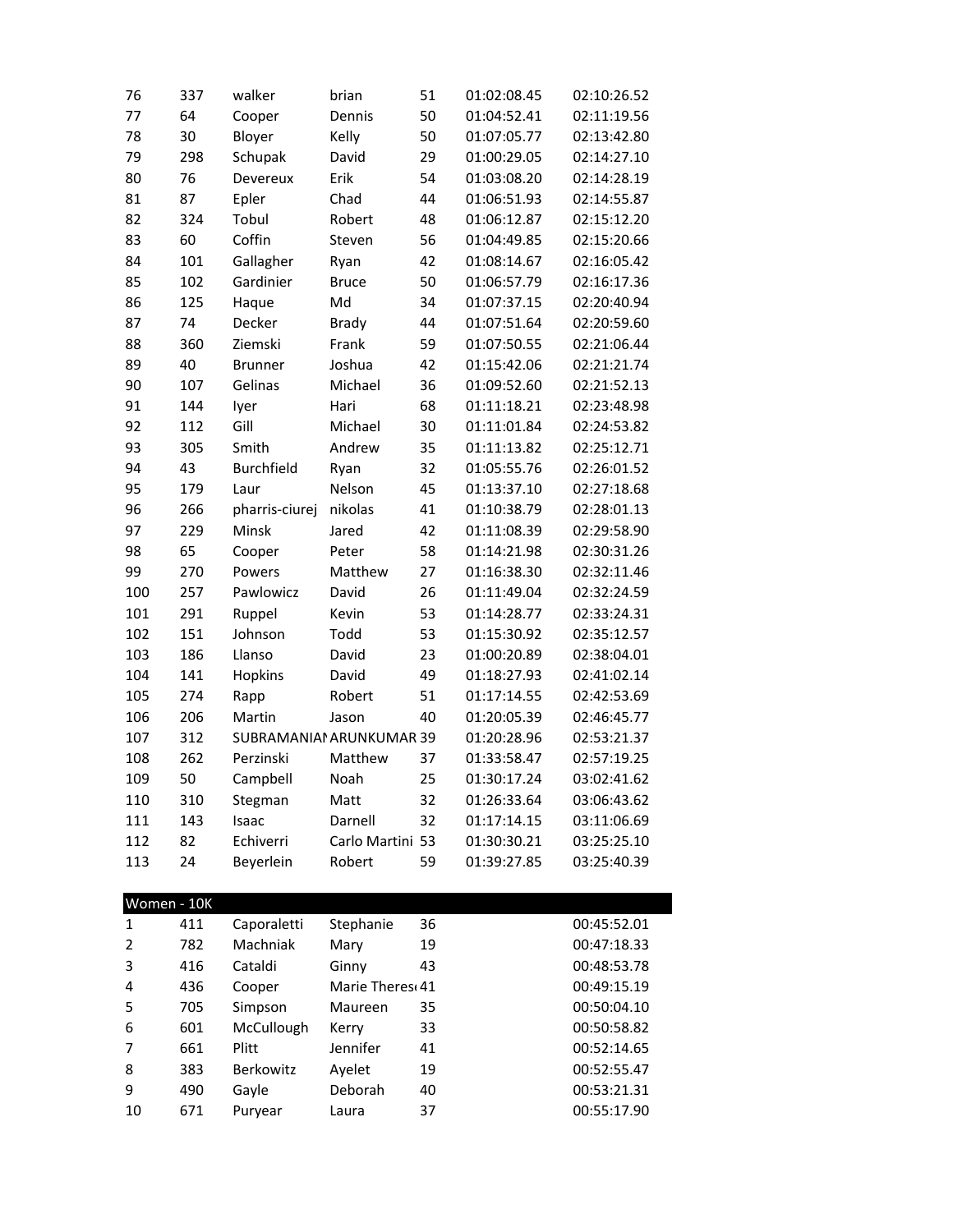| 11 | 457 | Drabo            | Jennifer         | 42 | 00:55:25.23 |
|----|-----|------------------|------------------|----|-------------|
| 12 | 581 | looper           | jill             | 47 | 00:55:28.22 |
| 13 | 771 | Yoon             | Jennifer         | 43 | 00:56:19.41 |
| 14 | 117 | Goetz            | Jeanette         | 49 | 00:57:25.32 |
| 15 | 370 | Amponsah         | Mary             | 35 | 00:58:05.80 |
| 16 | 161 | Krohn            | Jo               | 43 | 00:58:12.17 |
| 17 | 435 | Conway           | Desiree          | 32 | 00:58:23.01 |
| 18 | 772 | Young            | Camille          | 37 | 00:58:34.67 |
| 19 | 553 | Killian          | Kree             | 30 | 00:59:26.62 |
| 20 | 481 | Fox              | Renee            | 30 | 01:00:01.44 |
| 21 | 636 | Northup          | Jennifer         | 36 | 01:00:35.08 |
| 22 | 597 | McArthur         | Beccca           | 14 | 01:00:48.84 |
| 23 | 488 | Gast             | Mary             | 50 | 01:01:07.08 |
| 24 | 458 | Drenning         | Denise           | 42 | 01:01:10.58 |
| 25 | 548 | Kanter           | Wendy            | 26 | 01:01:16.40 |
| 26 | 756 | Watson           | Elizabeth        | 26 | 01:01:17.92 |
| 27 | 712 | Smith            | Darci            | 38 | 01:01:24.72 |
| 28 | 596 | Mazzarella       | Dana             | 27 | 01:01:27.99 |
| 29 | 757 | Weatherholtz Amy |                  | 32 | 01:02:07.67 |
| 30 | 763 | Wintrip          | Helen            | 38 | 01:02:12.31 |
| 31 | 474 | FELDMAN          | <b>BETH ANNE</b> | 37 | 01:02:13.23 |
| 32 | 403 | <b>Butler</b>    | Rachel           | 39 | 01:02:17.30 |
| 33 | 672 | Raraigh          | Karen            | 33 | 01:02:17.73 |
| 34 | 493 | Gilbert          | Jessica          | 43 | 01:02:31.95 |
| 35 | 522 | Hershberger      | Jennifer         | 37 | 01:03:04.50 |
| 36 | 775 | Young            | Wendy            | 37 | 01:03:31.21 |
| 37 | 700 | Sepehri          | Sherene          | 39 | 01:03:36.01 |
| 38 | 551 | Keagle           | Lee              | 34 | 01:03:36.77 |
| 39 | 494 | Gillette         | Kimberly         | 42 | 01:03:46.78 |
| 40 | 770 | Yao              | Pamela           | 57 | 01:03:51.60 |
| 41 | 535 | Howe             | Emily            | 43 | 01:03:52.63 |
| 42 | 629 | Neill            | Laura            | 34 | 01:04:00.30 |
| 43 | 407 | Campbell         | Carrie           | 38 | 01:04:17.74 |
| 44 | 577 | Lien             | Peiting          | 36 | 01:04:19.92 |
| 45 | 367 | Alexander        | Beth             | 46 | 01:04:26.67 |
| 46 | 733 | Sullivan         | Sandra           | 42 | 01:04:27.07 |
| 47 | 681 | Ringerud         | Sarah            | 43 | 01:04:31.43 |
| 48 | 480 | flores           | Karla            | 33 | 01:04:45.51 |
| 49 | 377 | barbour          | diana            | 29 | 01:04:45.91 |
| 50 | 657 | Phillips         | Kerri            | 33 | 01:04:58.06 |
| 51 | 485 | Galante          | Amanda           | 33 | 01:04:58.14 |
| 52 | 452 | Diehl            | Christin         | 40 | 01:05:04.80 |
| 53 | 543 | Jimenez          | Kathy            | 52 | 01:05:07.23 |
| 54 | 583 | Lowther          | Jennifer         | 45 | 01:05:20.70 |
| 55 | 696 | Scott            | Antonia          | 48 | 01:05:22.23 |
| 56 | 572 | LEE              | <b>JOANNE</b>    | 43 | 01:05:24.33 |
| 57 | 509 | Halle            | Tish             | 55 | 01:05:32.39 |
| 58 | 725 | Steadman         | Erica            | 39 | 01:05:32.46 |
| 59 | 462 | Edwards          | Jennifer         | 41 | 01:05:53.69 |
| 60 | 173 | LAROCHELLE       | <b>ALLISON</b>   | 39 | 01:05:53.89 |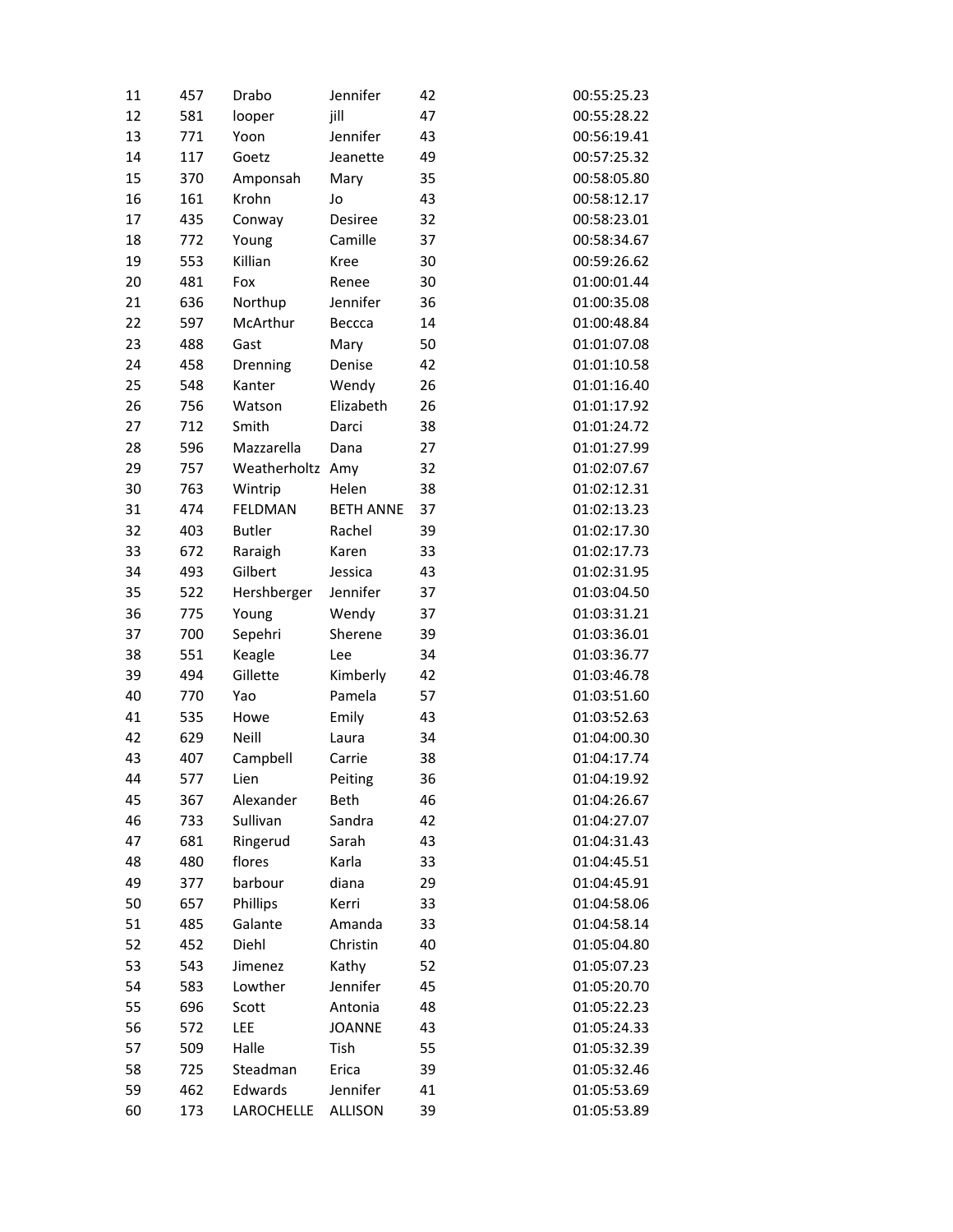| 61  | 673 | Recek          | Kristy    | 39 | 01:06:55.88 |
|-----|-----|----------------|-----------|----|-------------|
| 62  | 651 | Pelszynski     | Michelle  | 34 | 01:07:00.37 |
| 63  | 135 | Hill           | Stephanie | 40 | 01:07:00.81 |
| 64  | 466 | Endler         | Elizabeth | 33 | 01:07:07.92 |
| 65  | 564 | Laun           | Pattie    | 60 | 01:07:10.09 |
| 66  | 599 | McArtrhur      | Tori      | 14 | 01:07:12.05 |
| 67  | 767 | Worek          | Frannie   | 34 | 01:07:15.88 |
| 68  | 376 | <b>Baker</b>   | Leah      | 37 | 01:07:34.98 |
| 69  | 678 | Reynolds       | Amanda    | 31 | 01:07:35.06 |
| 70  | 544 | Johnson        | Christine | 33 | 01:07:41.32 |
| 71  | 430 | Cole           | Emily     | 31 | 01:07:42.68 |
| 72  | 418 | Chambers       | Maureen   | 37 | 01:07:48.22 |
| 73  | 386 | <b>Biggs</b>   | Shannon   | 41 | 01:07:51.30 |
| 74  | 701 | Serpico        | Jaclyn    | 33 | 01:07:53.38 |
| 75  | 694 | Schumitz       | Kali      | 36 | 01:07:59.26 |
| 76  | 398 | Brown          | Julie     | 47 | 01:08:23.29 |
| 77  | 511 | Hanson         | Kelly     | 33 | 01:08:36.06 |
| 78  | 382 | <b>Bennett</b> | Kaydian   | 44 | 01:08:38.07 |
| 79  | 765 | Wissinger      | Crystal   | 32 | 01:08:47.41 |
| 80  | 734 | Sykes          | Nichole   | 47 | 01:08:50.04 |
| 81  | 641 | Page           | Robyn     | 44 | 01:08:50.62 |
| 82  | 530 | Holzman        | Danielle  | 33 | 01:08:59.25 |
| 83  | 594 | Mathieu        | Jamie     | 38 | 01:09:03.11 |
| 84  | 393 | Blatchford     | Lara      | 44 | 01:09:20.43 |
| 85  | 645 | Parsons        | Laura     | 46 | 01:09:48.60 |
| 86  | 753 | Walch          | Kathleen  | 35 | 01:09:50.49 |
| 87  | 665 | Presslein      | Erin      | 49 | 01:10:06.50 |
| 88  | 754 | Wallace        | Melissa   | 30 | 01:10:24.82 |
| 89  | 451 | DeSimone       | Veronica  | 35 | 01:10:26.01 |
| 90  | 707 | Sloan          | Cortney   | 39 | 01:10:44.56 |
| 91  | 587 | Mahmoud        | Sali      | 33 | 01:10:58.86 |
| 92  | 166 | laignel        | vita      | 44 | 01:11:10.09 |
| 93  | 569 | Laycock        | Jennifer  | 35 | 01:11:20.32 |
| 94  | 412 | carr           | karina    | 40 | 01:11:44.82 |
| 95  | 504 | Green          | Kelly     | 39 | 01:11:46.38 |
| 96  | 531 | Hooker         | Ashley    | 28 | 01:11:48.90 |
| 97  | 432 | Comfort        | Christine | 47 | 01:11:49.24 |
| 98  | 576 | Lewandowski    | Samantha  | 40 | 01:12:01.72 |
| 99  | 561 | Krohn          | Lauren    | 24 | 01:12:01.82 |
| 100 | 518 | Heiland        | Chrissy   | 40 | 01:12:03.61 |
| 101 | 723 | Staub          | Leslye    | 49 | 01:12:19.78 |
| 102 | 703 | Shuman         | Amy       | 34 | 01:12:24.14 |
| 103 | 727 | Stehle         | Paula     | 53 | 01:12:33.87 |
| 104 | 603 | McGinley       | Lauren    | 30 | 01:12:37.69 |
| 105 | 764 | Wise           | Beth      | 35 | 01:12:38.24 |
| 106 | 446 | DAngelo        | Jen       | 42 | 01:12:42.01 |
| 107 | 496 | Glemza         | Aldona    | 57 | 01:12:44.60 |
| 108 | 417 | Cavanaugh      | Katherine | 40 | 01:12:46.97 |
| 109 | 692 | Schultz        | Charlene  | 46 | 01:12:51.13 |
| 110 | 388 | Blackmer       | Kerry     | 42 | 01:12:53.04 |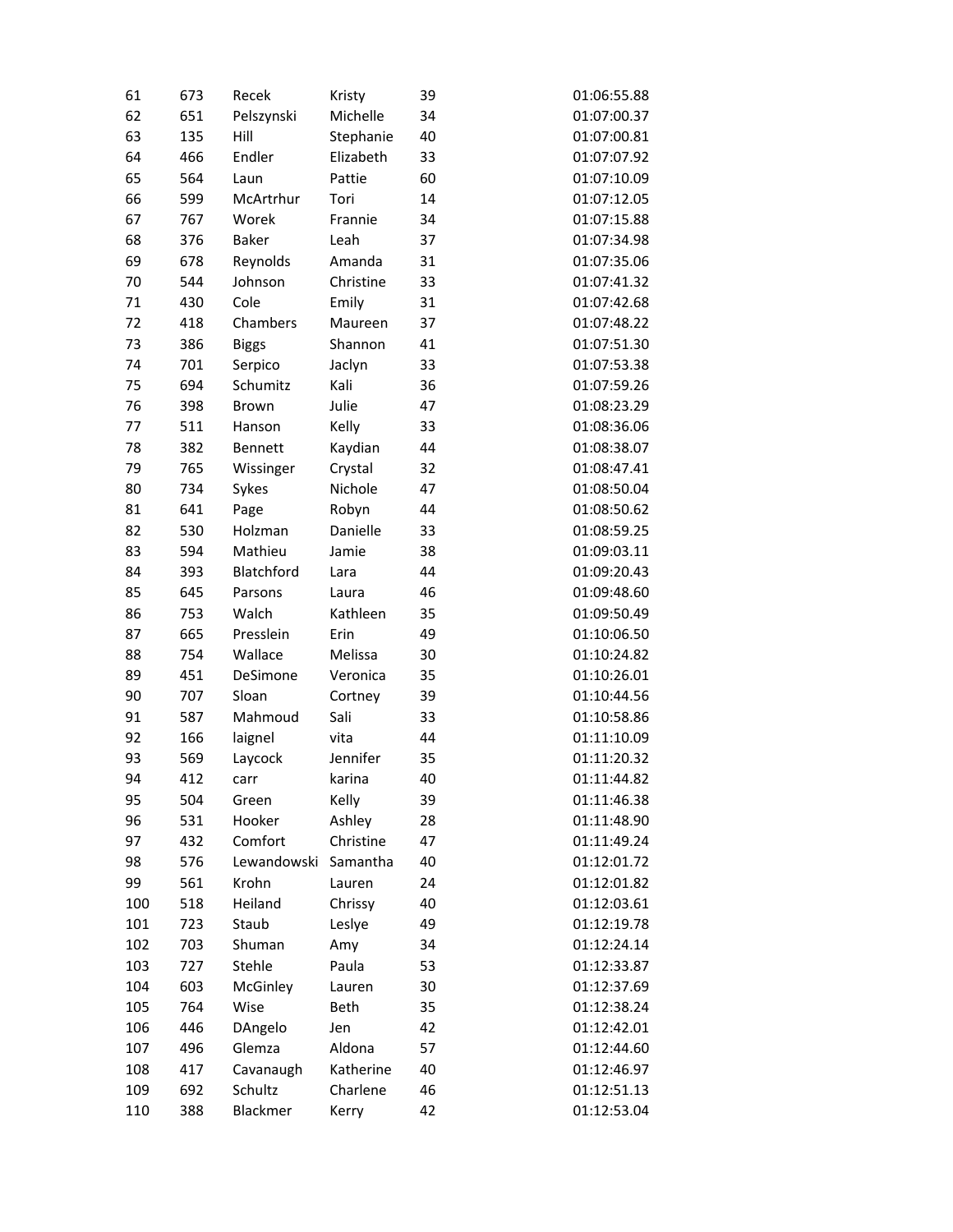| 111 | 527 | Hirschhorn      | Jessica   | 37 | 01:12:55.97 |
|-----|-----|-----------------|-----------|----|-------------|
| 112 | 408 | Campbell        | Sharon    | 55 | 01:12:56.45 |
| 113 | 691 | Schmidt         | Heidi     | 34 | 01:13:12.14 |
| 114 | 706 | Skrabacz        | Megan     | 31 | 01:13:16.37 |
| 115 | 560 | Kociolek        | April     | 43 | 01:13:25.18 |
| 116 | 626 | Murphy          | Emily     | 34 | 01:13:28.47 |
| 117 | 574 | Lefkowitz       | Doris     | 59 | 01:13:38.23 |
| 118 | 447 | Davidson        | Dawn      | 49 | 01:13:41.78 |
| 119 | 606 | McKay           | Kimberly  | 41 | 01:13:53.31 |
| 120 | 698 | Sebring         | Angela    | 35 | 01:14:25.41 |
| 121 | 405 | Calabrese       | Laura     | 37 | 01:14:36.50 |
| 122 | 644 | Parisi          | Erin      | 32 | 01:14:59.32 |
| 123 | 709 | Smink           | Jean      | 57 | 01:15:02.98 |
| 124 | 625 | Moyer           | Erin      | 37 | 01:15:23.70 |
| 125 | 739 | Tempchin        | Anita     | 40 | 01:15:49.39 |
| 126 | 478 | Fitzgerald      | Valarie   | 38 | 01:16:04.83 |
| 127 | 774 | Young           | Margo     | 47 | 01:16:09.87 |
| 128 | 461 | Eblen           | Denise    | 45 | 01:16:22.44 |
| 129 | 534 | Hossick         | Elizabeth | 27 | 01:16:23.60 |
| 130 | 605 | McGuire         | Stephanie | 35 | 01:16:25.81 |
| 131 | 588 | Malinowski      | Karen     | 40 | 01:16:28.36 |
| 132 | 454 | Diener          | Gabrielle | 24 | 01:16:39.04 |
| 133 | 501 | goodwin         | mitzi     | 58 | 01:16:57.31 |
| 134 | 456 | Donahue         | Mary      | 27 | 01:17:00.56 |
| 135 | 688 | Sanders         | Patricia  | 46 | 01:17:09.21 |
| 136 | 662 | Podbielski      | Mary      | 62 | 01:17:09.29 |
| 137 | 472 | Fathony         | Lavina    | 33 | 01:17:18.46 |
| 138 | 537 | Hughes          | Diana     | 53 | 01:17:36.50 |
| 139 | 611 | Michel          | Susan     | 48 | 01:17:47.31 |
| 140 | 387 | <b>Bisnette</b> | Stacey    | 41 | 01:17:47.92 |
| 141 | 658 | Pine Pellak     | Lisa      | 41 | 01:17:55.33 |
| 142 | 566 | Lawrence        | Michelle  | 46 | 01:18:57.28 |
| 143 | 593 | Marx            | Melanie   | 37 | 01:19:04.75 |
| 144 | 477 | Fitzgerald      | Julie     | 43 | 01:19:05.13 |
| 145 | 67  | Cover           | Kathi     | 47 | 01:19:17.55 |
| 146 | 473 | Faul            | Amanda    | 35 | 01:19:20.75 |
| 147 | 570 | Lean            | Melissa   | 29 | 01:19:22.89 |
| 148 | 373 | Arnold          | April     | 32 | 01:19:23.09 |
| 149 | 368 | Alfano          | Christine | 43 | 01:19:27.50 |
| 150 | 592 | Martin          | Alice     | 42 | 01:19:27.59 |
| 151 | 667 | Proctor         | Kelly     | 48 | 01:20:04.86 |
| 152 | 731 | Sullivan        | Ann       | 57 | 01:20:15.67 |
| 153 | 640 | Orgera          | Melissa   | 26 | 01:20:18.90 |
| 154 | 643 | Pallozzi        | Angie     | 34 | 01:20:20.41 |
| 155 | 759 | White           | Carey     | 39 | 01:20:20.53 |
| 156 | 492 | Gibson          | Rachael   | 39 | 01:20:27.71 |
| 157 | 470 | Evans           | Princess  | 41 | 01:20:52.93 |
| 158 | 610 | mellace         | Jennifer  | 45 | 01:21:00.24 |
| 159 | 746 | Ueckermann      | Donna     | 53 | 01:21:39.57 |
| 160 | 607 | McNeal          | Amy       | 43 | 01:21:39.85 |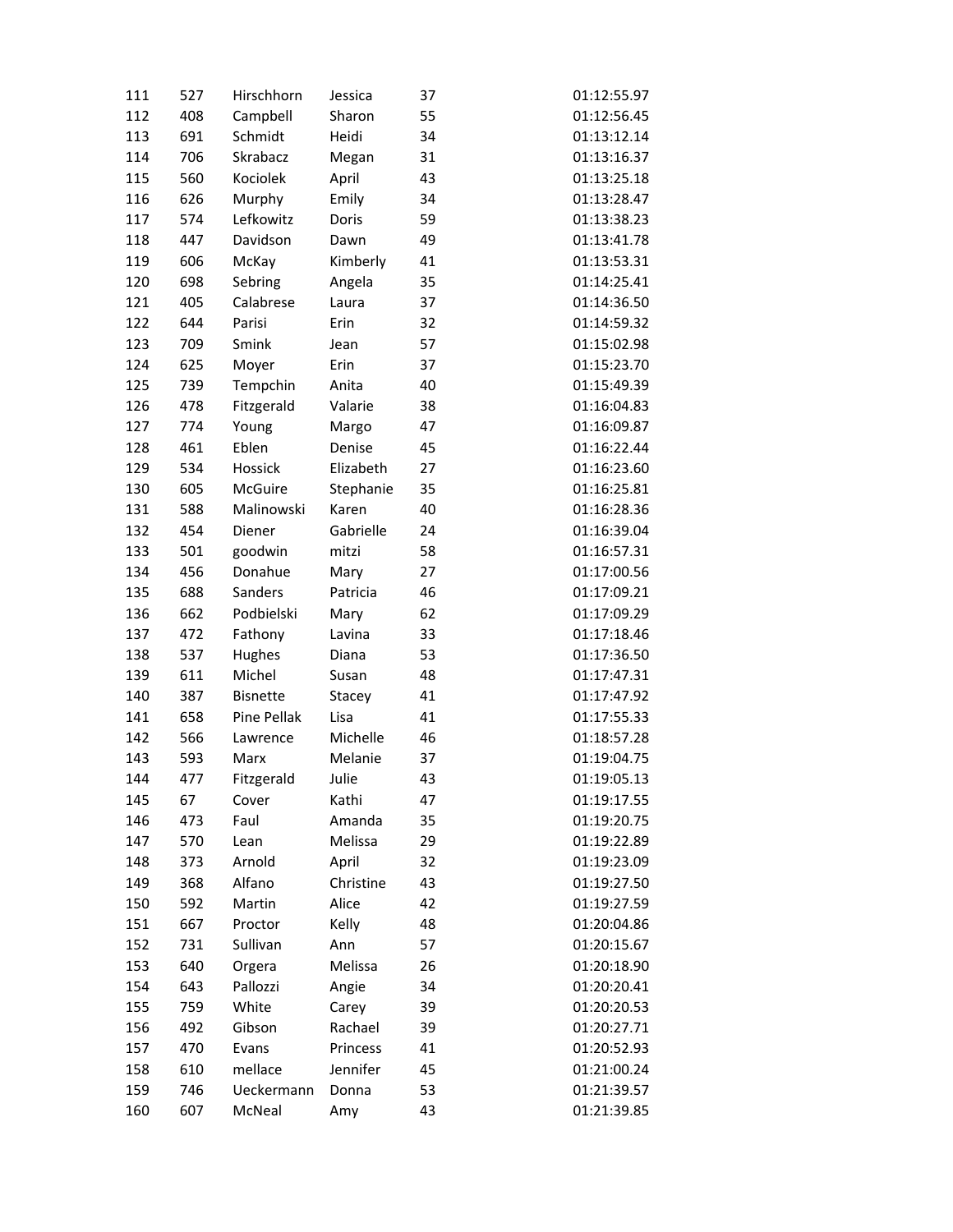| 161        | 743 | Torset                | Florianne      | 37 | 01:21:43.20 |
|------------|-----|-----------------------|----------------|----|-------------|
| 162        | 455 | Dombek                | Diane          | 53 | 01:21:44.01 |
| 163        | 659 | Piorkowski            | Carla          | 56 | 01:21:48.71 |
| 164        | 714 | Smith                 | Rebecca        | 49 | 01:21:48.72 |
| 165        | 736 | Szewczyk              | Stephanie      | 37 | 01:21:49.04 |
| 166        | 381 | Bellagamba            | Megan          | 37 | 01:22:07.50 |
| 167        | 483 | French                | Holly          | 35 | 01:22:14.65 |
| 168        | 563 | LaRocca               | Shirley        | 42 | 01:22:15.09 |
| 169        | 608 | Meely                 | <b>Barbara</b> | 47 | 01:22:20.39 |
| 170        | 525 | Hill                  | Melissa        | 35 | 01:22:33.07 |
| 171        | 702 | Shbert                | Anne           | 49 | 01:22:37.18 |
| 172        | 508 | Haberman              | Naomi          | 32 | 01:22:56.53 |
| 173        | 656 | Phillips              | Bonnie         | 26 | 01:23:00.12 |
| 174        | 410 | Capobianco            | Lisa           | 33 | 01:23:05.83 |
| 175        | 683 | Rivera                | Alison         | 38 | 01:23:29.50 |
| 176        | 506 | Gregory               | Kimberly       | 23 | 01:23:38.59 |
| 177        | 498 | Goldscher             | Tessa          | 42 | 01:23:48.32 |
| 178        | 635 | Noble                 | Susan          | 52 | 01:23:58.63 |
| 179        | 687 | Ryan                  | Colleen        | 44 | 01:25:12.17 |
| 180        | 468 | Ermer                 | Cynthia        | 29 | 01:25:24.03 |
| 181        | 761 | Winkfield             | Mary           | 41 | 01:25:52.81 |
| 182        | 628 | Naughton              | Katie          | 38 | 01:25:53.33 |
| 183        | 495 | Givens                | Jennifer       | 42 | 01:25:53.72 |
| 184        | 369 | Allera                | Lynda          | 56 | 01:26:26.82 |
| 185        | 600 | McCloud               | Tamieca        | 45 | 01:26:37.75 |
| 186        | 557 | Kiriou                | Stephanie      | 33 | 01:26:52.24 |
| 187        | 523 | <b>Hicks</b>          | Shakira        | 32 | 01:27:29.40 |
| 188        | 399 | Buczkowski            | Debra          | 48 | 01:27:47.20 |
| 189        | 690 | Scadron               | Terri          | 55 | 01:28:16.68 |
| 190        | 374 | <b>Babcock</b>        | Michelle       | 43 | 01:28:37.02 |
| 191        | 627 | Muze                  | Lulu           | 48 | 01:28:46.65 |
| 192        | 442 | Cudmore               | Kathleen       | 54 | 01:29:03.19 |
| 193        | 502 | Grauel                | Jaime          | 48 | 01:29:39.27 |
| 194        | 719 | Spallone              | Regina         | 50 | 01:30:16.59 |
| 195        | 676 | Regales               | Jackie         | 39 | 01:30:17.45 |
| 196        | 652 | Perez                 | Chrystal       | 37 | 01:30:17.67 |
| 197        | 632 | Newberger             | Laura          | 42 | 01:30:42.40 |
| 198        | 713 | Smith                 | Julie          | 29 | 01:30:43.49 |
| 199        | 760 | Wilson                | Julie          | 63 | 01:30:59.35 |
| 200        | 402 | <b>Burnett</b>        | Megan          | 35 | 01:31:08.67 |
| 201        | 433 | Conkey                | Shelly         | 43 | 01:31:11.04 |
| 202        | 409 | Campos                | Rachel         | 23 | 01:31:50.39 |
| 203        | 392 | Blankinship           | Christina      | 27 | 01:33:19.02 |
| 204        | 721 | Sparrow-Toney Camille |                | 44 | 01:34:38.48 |
| 205        | 769 | Wroten                | Erin           | 40 | 01:35:00.29 |
|            | 704 |                       |                | 39 | 01:35:00.73 |
| 206<br>207 | 730 | Sigmon<br>Sturgill    | April<br>Carla | 40 | 01:35:00.98 |
| 208        | 742 | Thurman               | Phoebe         | 37 | 01:35:44.52 |
| 209        | 547 | Jones                 | Rosemarie      | 48 | 01:36:08.50 |
|            |     |                       |                |    |             |
| 210        | 372 | andrews               | tiffany        | 35 | 01:36:49.37 |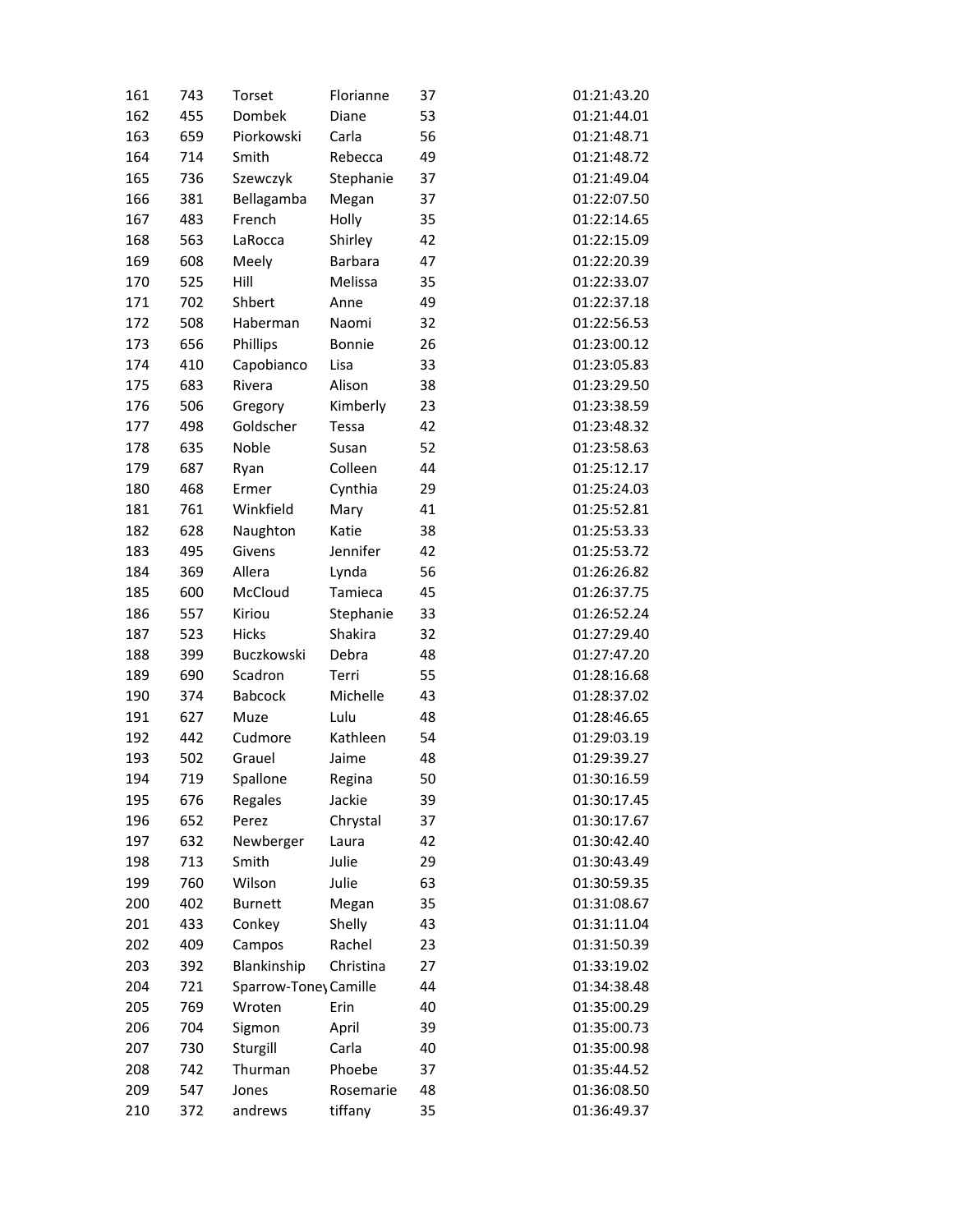| 211            | 484 | Frith            | Char        | 55 | 01:36:54.28 |
|----------------|-----|------------------|-------------|----|-------------|
| 212            | 497 | Glemza           | Raminta     | 50 | 01:37:15.07 |
| 213            | 617 | <b>Miskimins</b> | Natalie     | 33 | 01:37:15.47 |
| 214            | 685 | Rubino           | Rachel      | 33 | 01:37:18.27 |
| 215            | 545 | Johnson          | Jessie      | 27 | 01:37:55.16 |
| 216            | 738 | Tarhon           | Patricia    | 48 | 01:39:17.96 |
| 217            | 604 | McGrath          | Carrie      | 40 | 01:39:49.75 |
| 218            | 758 | Wedeking         | Abigail     | 41 | 01:42:57.10 |
| 219            | 424 | Cisneros         | Jennifer    | 44 | 01:42:57.11 |
| 220            | 620 | Moraza           | Melanie     | 36 | 01:44:24.69 |
| 221            | 385 | Bernard          | Wendy       | 31 | 01:45:56.78 |
| 222            | 391 | Blakley          | Victoria    | 27 | 01:46:03.05 |
| 223            | 639 | Olvey            | Beth        | 47 | 01:49:29.47 |
| 224            | 741 | Thomas           | Yvette      | 54 | 01:50:05.49 |
| 225            | 634 | <b>NICHOLSON</b> | LISA        | 51 | 01:50:06.77 |
| 226            | 579 | Litsch           | Heather     | 51 | 01:51:11.40 |
| 227            | 744 | <b>Trice</b>     | Jennifer    | 33 | 02:01:46.65 |
| 228            | 720 | Sparrow          | Rosalie     | 45 | 02:02:15.04 |
|                |     |                  |             |    |             |
| $Men - 10K$    |     |                  |             |    |             |
| $\mathbf{1}$   | 710 | Smith            | Aaron       | 20 | 00:39:55.11 |
| $\overline{2}$ | 379 | Beall            | Jeremy      | 36 | 00:41:02.15 |
| 3              | 389 | <b>Blades</b>    | David       | 41 | 00:46:01.79 |
| 4              | 394 | Boyle            | Lochlann    | 45 | 00:47:53.84 |
| 5              | 613 | Miller           | Leo         | 48 | 00:49:29.51 |
| 6              | 554 | Killian          | Matthew     | 39 | 00:49:42.22 |
| 7              | 371 | Anderson         | Erik        | 43 | 00:49:44.74 |
| 8              | 437 | Courtney         | Kevin       | 24 | 00:53:51.46 |
| 9              | 460 | Dyson            | Mark        | 38 | 00:53:55.05 |
| 10             | 699 | Sebring          | Daniel      | 36 | 00:54:30.58 |
| 11             | 434 | Conlon           | Dave        | 40 | 00:54:35.04 |
| 12             | 475 | Fernandez        | Juan        | 53 | 00:54:41.89 |
| 13             | 584 | Luhman           | Zachary     | 36 | 00:54:42.81 |
| 14             | 655 | Petsch           | Douglas     | 23 | 00:55:25.56 |
| 15             | 375 | Baker            | Brian       | 42 | 00:55:25.81 |
| 16             | 46  | Byrne            | Robert      | 37 | 00:55:30.34 |
| 17             | 695 | Scott            | Anthony     | 45 | 00:55:41.45 |
| 18             | 637 | O'Donell         | Ray         | 30 | 00:56:07.65 |
| 19             | 595 | Matrangola       | Geoffrey    | 47 | 00:56:23.80 |
| 20             | 697 | Scott            | Raymond     | 48 | 00:56:25.97 |
| 21             | 471 | Faibisch         | Jacob       | 49 | 00:56:41.05 |
| 22             | 585 | lynch            | Michael     | 52 | 00:57:03.93 |
| 23             | 546 | Johnson          | Robert      | 46 | 00:57:34.33 |
| 24             | 476 | Fisher           | Thomas      | 48 | 00:57:49.43 |
| 25             | 160 | Krohn            | <b>Buzz</b> | 43 | 00:58:15.37 |
| 26             | 536 | Hufman           | Christopher | 50 | 00:58:49.62 |
| 27             | 422 | Chevalier        | Shawn       | 39 | 01:00:12.58 |
| 28             | 654 | Peterson         | Erik        | 50 | 01:00:36.91 |
| 29             | 429 | Coale            | Tom         | 36 | 01:00:37.30 |
| 30             | 598 | McArthur         | Jeffrey     | 11 | 01:02:12.41 |
|                |     |                  |             |    |             |